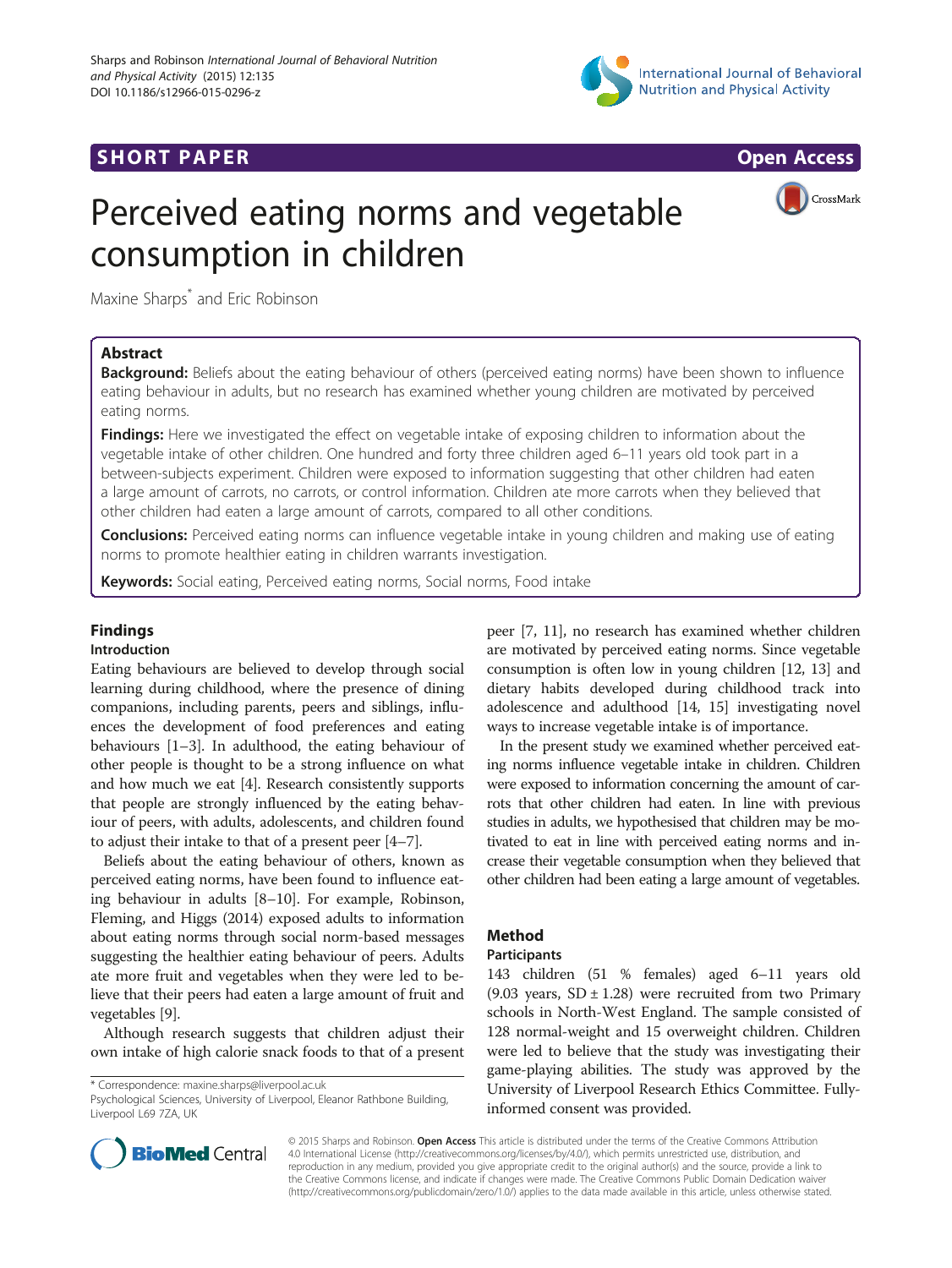#### Experimental design

Children were randomised (using an online research randomiser; [www.randomizer.org](http://www.randomizer.org/)) into one of four conditions (high intake norm, low intake norm, no norm, control) in a between-subjects design. The study adopted a remoteconfederate design [\[8, 10\]](#page-3-0), where children were exposed to a fictitious participant information sheet containing information about six previous children (participant number, date of birth and gender). In the high intake, low intake and no-norm conditions the information sheet included the column 'Carrots (amount eaten)'. In the high intake norm condition this stated 'all', in the low intake norm condition this stated 'none', and remained empty in the no-norm condition. The column was present in the no-norm condition to rule out that information suggesting that other children's intake had been monitored would affect intake, but was not present in the final condition; control condition. All children were also exposed to a bowl. In the high intake and low intake norm conditions the bowl contained a single remaining carrot, or was full, to corroborate with the amount of carrots other children had supposedly been eating. In the no-norm condition and the control condition the bowl contained an item unrelated to food (pens).

#### Questionnaire measures

# Fruit and vegetable consumption and liking

To assess usual fruit and vegetable intake, the Day in the Life questionnaire (DILQ) was administered, which is a validated and reliable twenty-four hour recall measure for use in children [\[16](#page-3-0)]. The DILQ is a supervised exercise which uses words and pictures to encourage the child to recall and describe a range of activities, including their entire food intake, for the previous day [\[16](#page-3-0)]. We also included measures for the children's liking of fruit and vegetables (e.g., how much do you like fruit/ vegetables/ carrots?) with 5 response options ranging from 'not at all' to 'a lot', and questions about their beliefs about the fruit and vegetable consumption of other children (e.g., how many fruit and vegetables do you think other children eat every day?) with response options 'none', '1', '2-3', '4', '5 or more'. These questions were assessed using smiley-face Likert-style scales, and were based on questions used by Lally et al. [\[17](#page-3-0)].

#### Manipulation check

To examine whether the norm manipulation was successful, i.e., it caused children to believe that other children had either eaten a large amount of carrots or no carrots, children were asked 'how many carrots do you think other children ate in the study' and were presented with three choices 'almost all', 'some' and 'none', alongside a photograph of either an empty, half full or full bowl of carrots.

#### Procedure

Children were tested individually during weekdays between 9 am and 3.30 pm at a primary school. Children were informed that the researcher was interested in how well they played a game. First, the researcher presented the child with the fictitious participant information sheet, and completed the date of birth and gender columns with the child. In the norm conditions the researcher pointed out the 'Carrots (amount eaten)' column and explained that this now did not need to be completed, and had only been completed previously for carrot buying purposes. The researcher then pointed out the intake of previous children in the high and low intake norm conditions. In all conditions the researcher 'noticed' the bowl on the table, and in the high and low intake norm conditions, the researcher described the intake of previous participants to the child. Next, the child was presented with a bowl of carrots and was informed that they could have as many or as few of the carrots as they wished while the researcher arranged the game. The child was left alone for 7 min to consume as many carrots as they wished. After the 7 min, the researcher explained that the game involved trying to find pairs of animal images. The carrots were removed from the table and the child was left to play the game for three minutes. On return, the researcher congratulated the child on their performance in the game, to corroborate with the cover story. Finally, the researcher asked the child what they thought the aims of the study were, completed the questionnaire measures with the child, and measured the child's height and weight. (BMI was calculated as weight (kg)/height  $(m^2)$ . Using internationally recognised criteria for children [\[18](#page-3-0)] healthy-weight, overweight and obesity were defined based on age and sex-specific BMI cut-off points equivalent to adult BMI of 25–30 kg/m<sup>2</sup> respectively). The bowls of carrots were weighed pre and post-consumption to determine the amount of carrots eaten (in grams).

# Results

No differences ( $ps > .05$ ) were found between the conditions for BMI, age or gender. See Table [1](#page-2-0). Children's mean fruit and vegetable consumption was  $1.58$  (SD  $\pm$ 1.53) pieces per day, and children believed that other children ate 2–3 pieces of fruit and vegetables a day on average (2.63, SD  $\pm$  .68). In addition, children tended to report that they liked carrots  $(4.13, SD \pm 1.24$  on the 1-5 scale).

#### Manipulation checks

No children guessed, or came close to guessing the aims of the study. To check whether children believed the norm manipulation, a one-way ANOVA was conducted on children's beliefs about the amount of carrots eaten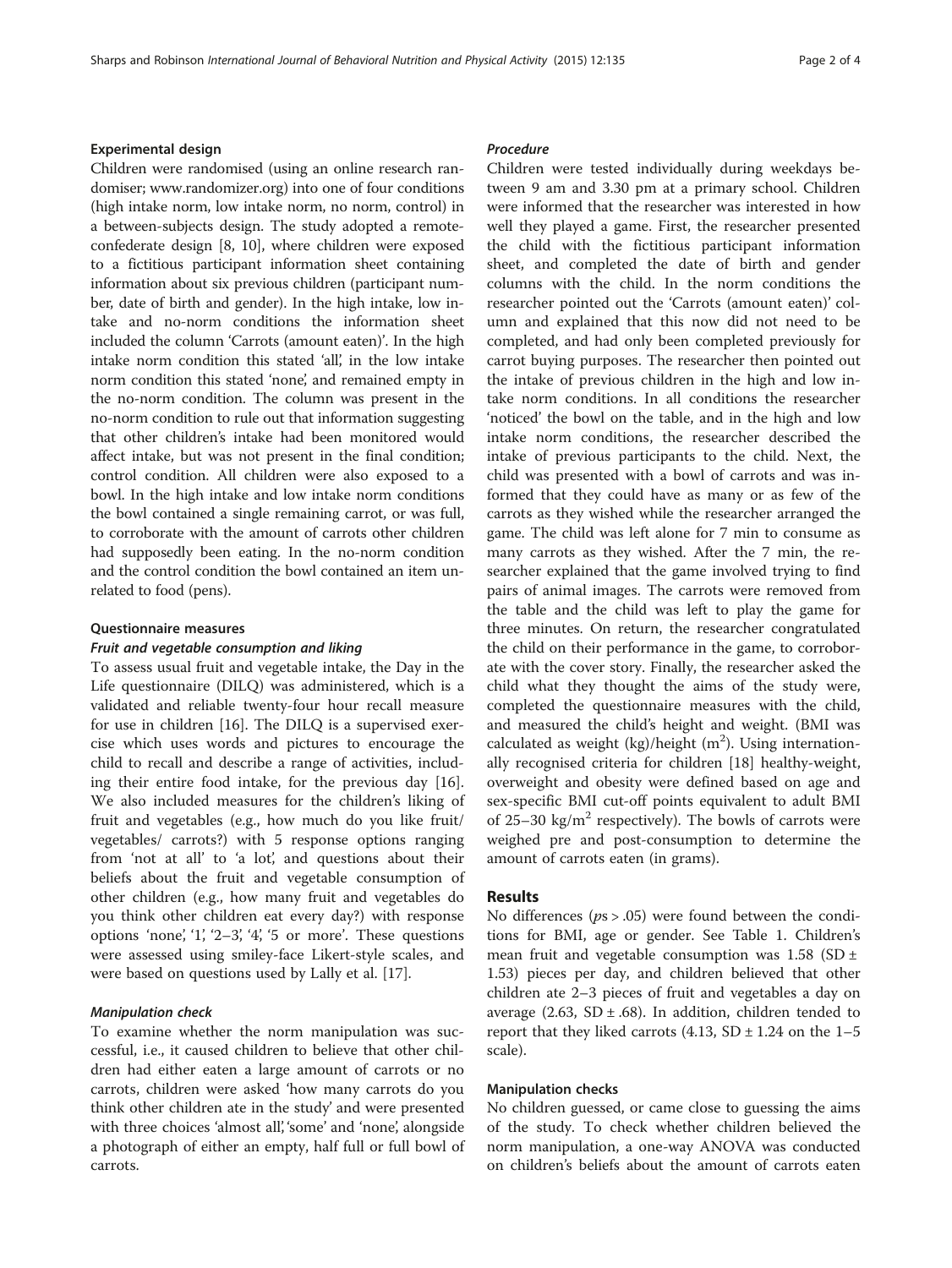| Variables                                                                                   |            |          |            |            | High intake norm Low intake norm No norm Control Test statistic and p-value |
|---------------------------------------------------------------------------------------------|------------|----------|------------|------------|-----------------------------------------------------------------------------|
|                                                                                             | $(n = 36)$ | $(n=37)$ | $(n = 35)$ | $(n = 35)$ |                                                                             |
| BMI (z-score)                                                                               | .30        | .35      | .42        | .10        | $F(3,139) = .77, p = .51$                                                   |
|                                                                                             | (1.10)     | (.81)    | (.96)      | (.87)      |                                                                             |
| Age (years)                                                                                 | 9.07       | 9.20     | 9.01       | 8.85       | $F(3,139) = .45, p = .72$                                                   |
|                                                                                             | (1.35)     | (1.14)   | (1.21)     | (1.50)     |                                                                             |
| Gender                                                                                      |            |          |            |            |                                                                             |
| Boys (n)                                                                                    | 17         | 20       | 18         | 15         | $X^2(3, n = 143) = 1.04, p = .79$                                           |
| Girls (n)                                                                                   | 19         | 17       | 17         | 20         |                                                                             |
| Belief about amount of carrots eaten by other children<br>(manipulation check) <sup>a</sup> | 2.7        | 1.6      | 2.0        | 2.0        | $F(3,139) = 45.1, p < .001$                                                 |
|                                                                                             | (.48)      | (.55)    | (.24)      | (.24)      |                                                                             |

<span id="page-2-0"></span>Table 1 Mean values (SDs) and statistical test results for BMI, age, gender, and manipulation check

<sup>a</sup>Children selected one of three options regarding their beliefs about the amount of carrots eaten by other children: almost all, some, or none. A higher mean corresponds to a belief that other children had eaten a large amount of carrots

by other children. There was a significant main effect of condition  $[F(3,139) = 45.11, p < .001, np^2 = .49]$ . Children in the high intake norm condition believed that other children had eaten significantly more carrots than children in the other three conditions ( $p < .001$ ). Children in the low intake norm condition believed that other children ate significantly less carrots than children in the remaining two conditions ( $p < .001$ ). See Table 1.

#### Carrot intake

Using One-Way ANOVA there was a significant main effect of condition on the amount of carrots eaten (in grams)  $[F(3,139) = 6.90, p < .001, np^2 = .13]$ . Children in the high intake norm condition ate significantly more carrots than children in all other conditions ( $ps < .01$ ). There were no other significant between-condition differences. See Table 2 for mean intake figures.

#### Other variables

We also examined whether BMI, child age, gender, liking of carrots, or usual fruit and vegetable intake moderated the effect of condition. We found no evidence that any of the other variables interacted with condition to predict carrot intake ( $ps > .05$ ), suggesting that the effect of perceived carrot intake was observed consistently across most children. See Additional file [1.](#page-3-0)

Table 2 Mean (SDs) intake of carrots (grams)

| Condition                  | Mean intake (grams) |
|----------------------------|---------------------|
| High intake norm $(n=36)$  | 57.72 (39.02)       |
| Low intake norm $(n = 37)$ | 27.14 (32.40)*      |
| No norm $(n=35)$           | 31.50 (27.36)*      |
| Control $(n = 35)$         | 29.00 (31.80)*      |

\*indicates significant difference at  $p < .01$  to high intake norm condition

#### **Discussion**

In the current study children were influenced by perceived eating norms regarding their peers' vegetable intake; when children believed that others had been eating a large amount of carrots they ate more than children in the other conditions. These results suggest that seeing information which suggests that other children have eaten a large amount of vegetables, influences children to increase their own vegetable intake.

Although previous work has suggested that children may mimic the eating behaviour of a present peer [\[7](#page-3-0)], this study provides the first evidence that children are influenced by perceived eating norms regarding the vegetable intake of their peers. These results are consistent with previous studies in adults, whereby, exposing adults to information suggesting that previous adults had eaten a large amount of food, influenced food intake [[4](#page-3-0)–[6, 10\]](#page-3-0). However, unlike previous studies [\[4](#page-3-0)–[6](#page-3-0), [10](#page-3-0)], leading children to believe that other children had eaten no food (low intake norm) did not influence children to reduce their intake relative to the no-norm and control condition. A possible explanation may be that a floor effect was produced, whereby the low intake observed in the no norm and control conditions resulted in it not being possible to reduce the carrot intake of children any further.

One important consideration in this study is social context. We exposed children to information about the eating behaviour of previous children in a very specific social context, i.e., other children ate like this in this study. Adults appear to be influenced by social norm messages about the healthy eating habits of others [[9](#page-3-0)], so future studies could investigate the effectiveness of less context specific social norm messages for increasing fruit and vegetable intake in children. In addition, the current study investigated carrot intake, therefore, it is not possible to generalise these results to the consumption of other, less common or liked vegetables. Moreover, our sample was predominantly normal-weight,